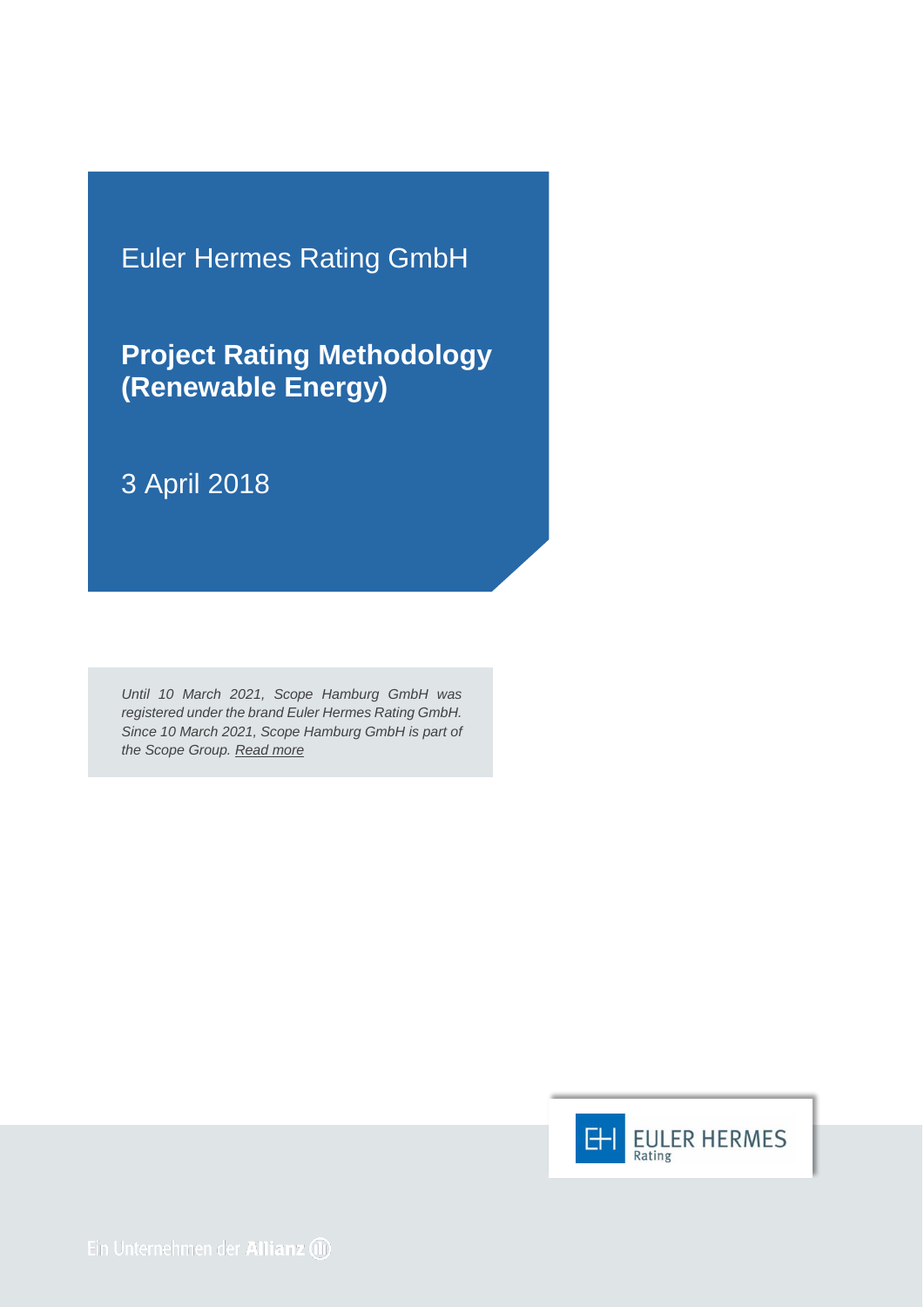

# **Contents**

| <b>Introduction</b>                  | 1                         |
|--------------------------------------|---------------------------|
| <b>Project risk</b>                  | $\overline{\mathbf{2}}$   |
| Forecast reliability                 | $\boldsymbol{2}$          |
| Market viability and competitiveness | $\ensuremath{\mathsf{3}}$ |
| <b>Technical risks</b>               | 4                         |
| Operating and management risks       | $\mathbf 5$               |
| Weighting                            | 6                         |
| <b>Financial risk</b>                | $6\phantom{1}6$           |
| Debt coverage                        | $\,6\,$                   |
| Stress scenario analysis             | $\overline{7}$            |
| Weighting                            | $\, 8$                    |
| <b>Anchor rating</b>                 | 8                         |
| Weighting the risk profiles          | 8                         |
| EHR rating matrix                    | $\, 8$                    |
| <b>Standalone rating</b>             | 10                        |
| Operational risks                    | 10                        |
| Modification 1                       | 11                        |
| <b>Project rating</b>                | 11                        |
| Public sector                        | 11                        |
| Modification 2                       | 11                        |
|                                      |                           |

#### **Appendixes**

| Appendix 1 | Derivation of project rating   |
|------------|--------------------------------|
| Appendix 2 | Definition of financial ratios |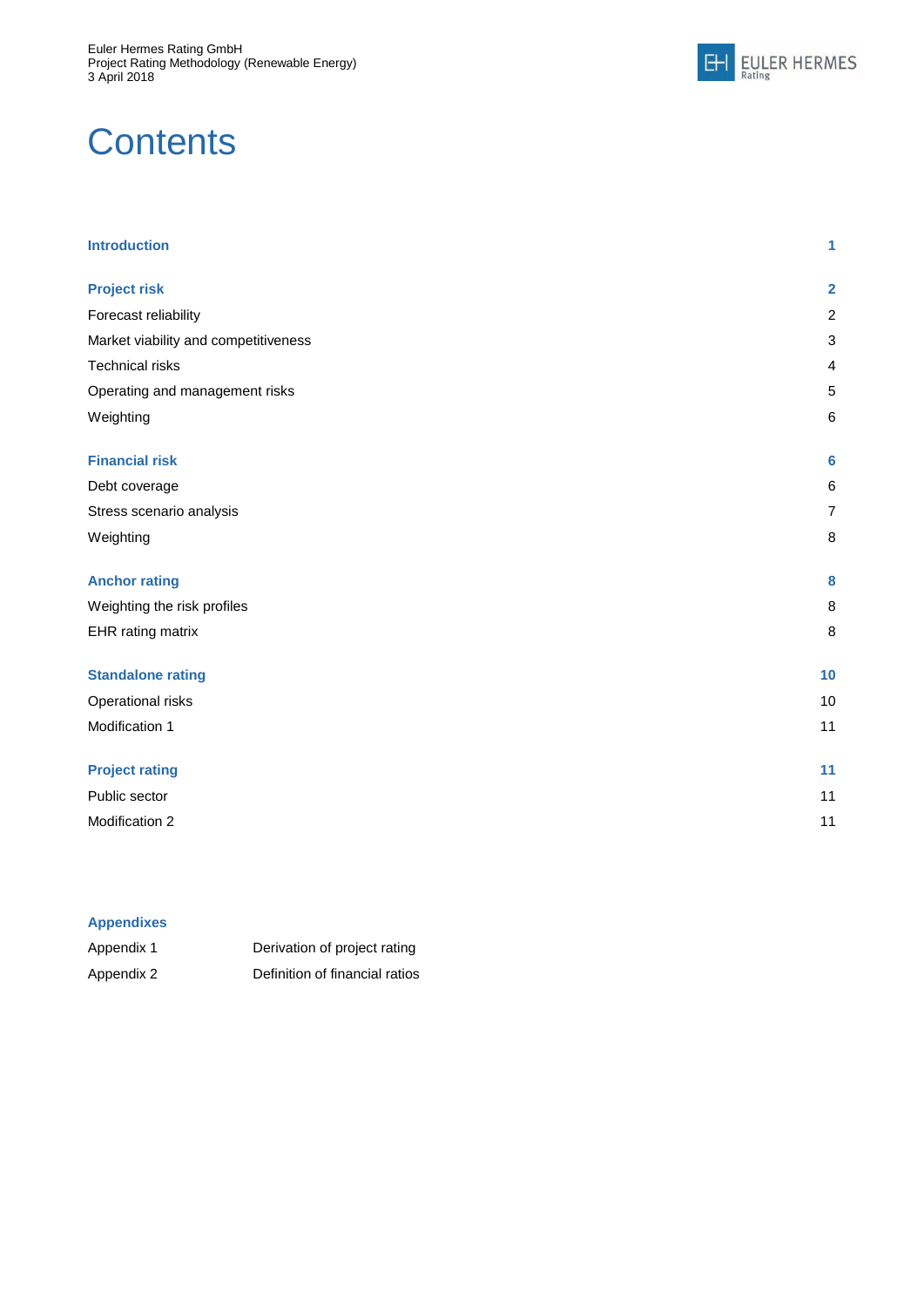

# <span id="page-2-0"></span>Introduction

*Transparent presentation of rating methodology* 

*No impact on existing rating notations*

*Typical projects include wind energy, solar energy, bioenergy and hydroelectric power*

This project rating methodology for rating renewable energy projects replaces the project rating methodology (renewable energy) from September 2014. Its main purpose is to more transparently describe how Euler Hermes Rating GmbH (EHR) arrives at its renewable energy project ratings so that clients, investors and interested third parties can better understand which rating criteria are relevant and how they are combined into a final rating notation. The revised methodology does not change any rating criteria, weightings or assessment standards. Applying this methodology will not change rating notations based on the project rating methodology from September 2014.

The renewable energy project rating methodology supplements the basic principles for assigning ratings and providing other services and further specifies the general project rating methodology that is available on our website. The renewable energy project rating methodology generally addresses all special purpose vehicles that use (debt) financed renewable energy assets for a specific purpose and, in many cases, for a limited period of time. Typical projects tend to include wind energy, solar energy, bioenergy and hydroelectric power. Issue ratings of financial instruments are also covered by the issue rating methodology, which is available on our website as well. The renewable energy rating methodology does not apply to the rating process for structured finance where the issue is backed by an asset pool.

*Case-by-case evaluations are an integral part of the methodology*

As with all its rating methodologies, Euler Hermes Rating GmbH uses the methodological principles set out below as guidelines for the rating process. However, each rating decision is ultimately made at the Rating Committee's discretion. A rating expresses the opinion of analysts and the rating agency, and so the rating methodology must include case-by-case evaluations and assessments. It must also accommodate different project and transaction structures in these case-by-case assessments. The methodology thus provides a framework for the analysis and is constantly being refined.

*Weighting of project risks and financial risks* The rating methodology for renewable energy projects is organised into two major risk categories: project risk and financial risk. The following sections break down these categories as objects of analysis and explain the individual rating drivers. They also describe how the drivers are weighted and combined into a final rating notation after factoring in operational risks and external influences. Appendix 1 lists all the rating drivers and shows how renewable energy project ratings are derived.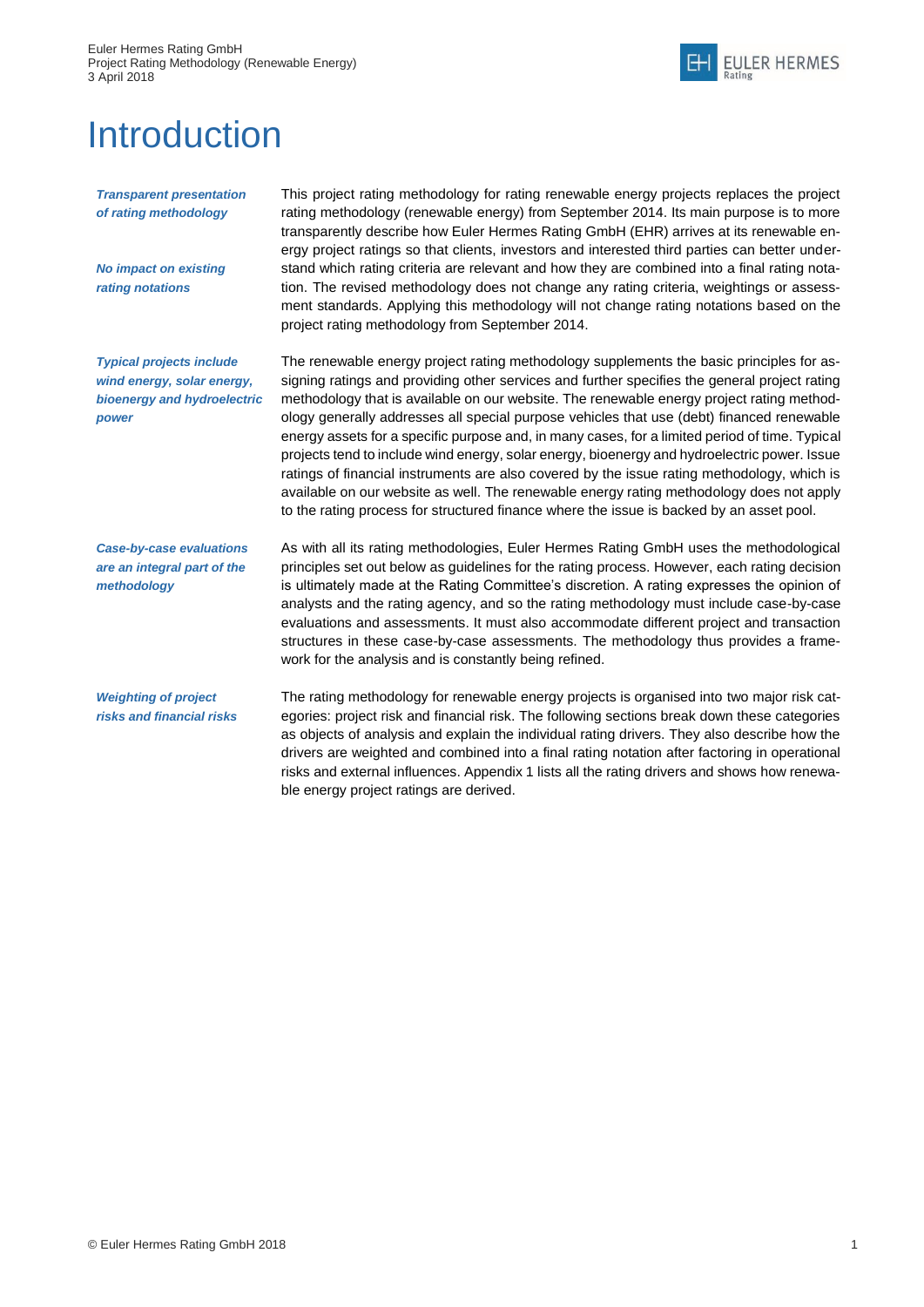

# <span id="page-3-0"></span>Project risk

*Analysis starts with internal and external analyses*

The analysis of renewable energy project risk with respect to forecast reliability starts with information provided by the various project participants as well as internal and external market analyses. External information primarily consists of market analyses, supplementary information or expert reports and information material supplied by research institutes and trade associations. Analysts gather additional information from contracts, project finance documentation and discussions with management.

# <span id="page-3-1"></span>Forecast reliability

#### Cash flow stability and quality

EHR's evaluation of cash flows from renewable energy projects focuses on the predictability of the underlying revenues. Revenue stability depends heavily on resource and counterparty risk, diversification effects, off-take agreement duration and length of time between price reviews. Planned project expenses are significantly affected by contractual inflation indexing and the extent to which prices are contractually fixed.

*Analysis of resource risks and diversification* Resource risk describes the risk that the actual quality and quantity of required project resources (wind, sun, etc.) will fall short of the planned quality and quantity. Resource shortfalls will result in lower-than-expected revenue and cash flow and can thus jeopardise debt service for project debt instruments. To evaluate resource risk, EHR generally conducts plausibility checks of at least two external yield reports for the renewable energy project in order to properly assess cash flow predictability. EHR's plausibility checks include the use of statistical tools to simulate probability distributions of resource availability (wind turbine site suitability, etc.). As a rule, EHR bases its rating in this category on conservative scenarios with correspondingly high exceedance probabilities (e.g. P75 or P90). Minimum exceedance probability requirements may vary depending on the resource type and the degree of project diversification.

*Analysis of off-take agreements and length of time between price reviews*

Generally, off-take agreements and price controls should have the same durations as the project finance in order to achieve at least a moderate risk score in the "Cash flow predictability" rating category. If the off-take agreement or price control expires before the project finance is repaid, this will generally increase the merchant risks (e.g. energy price risks) and thus the uncertainty of the revenue and cash flow assumptions. In these cases, EHR assesses the merchant risk relative to the project's remaining debt and useful economic life. Government-guaranteed feed-in tariffs are generally a rating strength with respect to counterparty risk. However, the credit ratings of governmental guarantors or non-governmental counterparties may also serve as a ceiling that caps the scores assigned in this category. Contract terms that index significant project expenses to inflation are generally viewed favourably for rating purposes.

#### Contract terms

*Analysis of key contract terms*

EHR evaluates project cash flow streams against the backdrop of possible ancillary contract terms that may disrupt revenue generation and result in pass-throughs of cost increases. These ancillary clauses are particularly pertinent in power purchase agreements (PPAs). A PPA is a contract between a power producer and a power offtaker for a definite term. It may require the power producer to meet a minimum performance level (minimum availability, etc.) in order to receive revenue.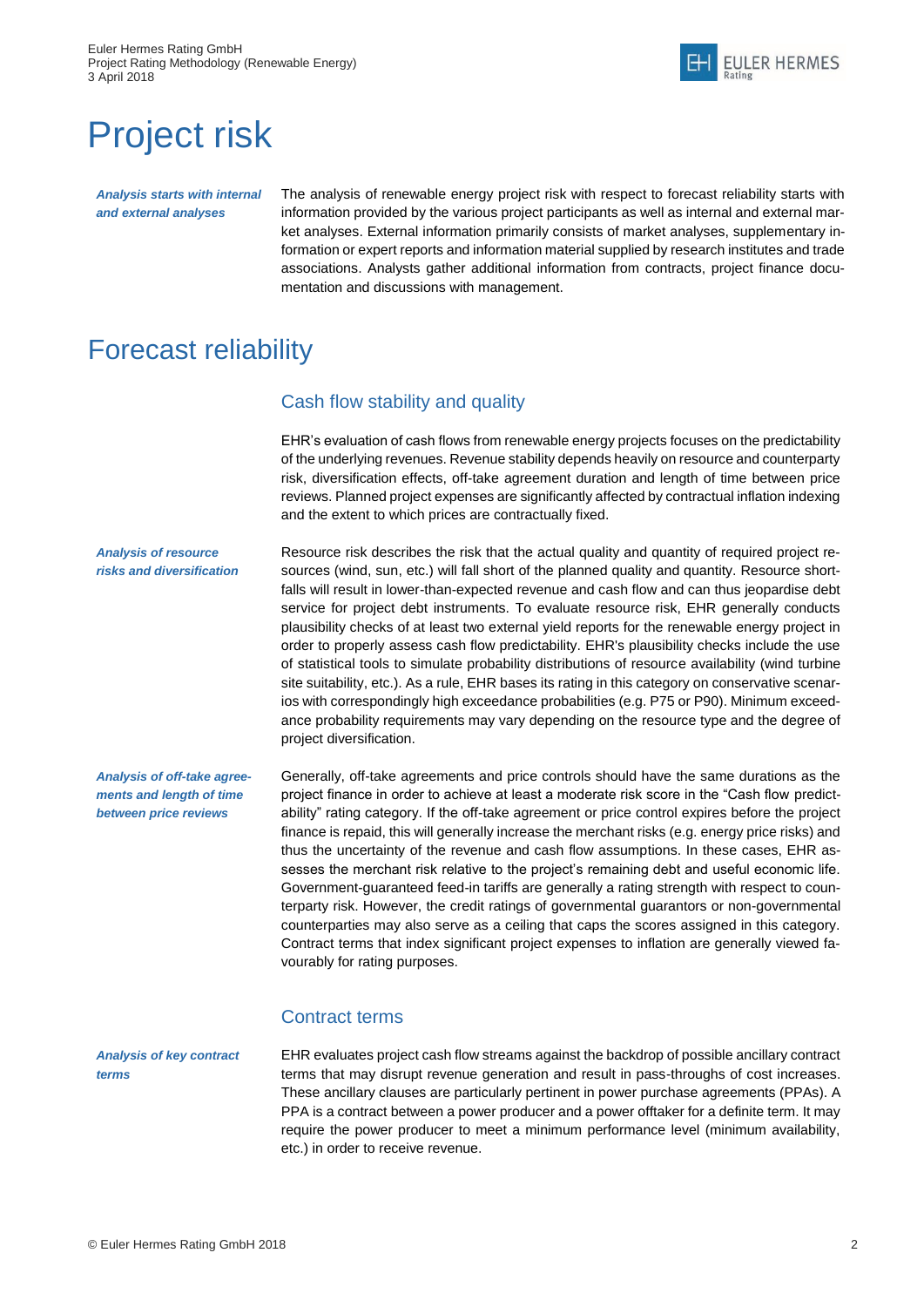

# <span id="page-4-0"></span>Market viability and competitiveness

*Analysis of competitive intensity and competitive position*

The renewable energy project's competitiveness and profitability provide important indications of its long-term ability to service its debt (interest and principal payments for project financing). EHR's analysis focuses on general market and competitive conditions that could affect the future course of the project.

### **Competitiveness**

The competitiveness analysis first determines the current and future intensity of competition faced by products generated by the project. Intensity of competition is largely a function of a market's structure, particularly in terms of the fundamental legal and economic conditions that govern it. The analysis also evaluates the project's current and future competitive position, particularly with regard to cost structure, geographical location and technical innovativeness.

*Analysis of governmental regulatory regimes* Some renewable energy projects do not merely compete in the open market but receive government subsidies as well. Government incentives for renewable energy take two basic forms: price instruments such as rate floors or bonuses, and quantitative instruments such as auctions or quotas for renewable energy certificates. Countries operate their own versions of these models; many have introduced price-based incentives. It is against this backdrop that EHR evaluates the scope and quality of government subsidies. It also assesses the likely continuation of these frameworks, which tend to be favourable for renewable energy projects.

> The analysis of the competitive position of renewable energy projects focuses on the levelised cost of energy (LCOE) by itself and in relation to other energy projects. To receive a moderate risk assessment, a renewable energy project must have an LCOE comparable to other energy projects. The project's competitiveness is determined by the results of the analysis of competitive intensity and competitive position.

| <b>Competitiveness</b>                        |        | <b>Assessment parameters</b>                                                                                                 |
|-----------------------------------------------|--------|------------------------------------------------------------------------------------------------------------------------------|
| Competitive intensity<br>Competitive position | ш<br>п | Scope and quality of government regulation<br>Levelised cost of electricity relative to other renewable en-<br>ergy projects |

### **Profitability**

The profitability analysis assesses the structural demand drivers for the products and services generated by the project or the final products that can be derived from it. It also looks at contract structures and especially evaluates whether they fairly balance the economic interests of all the key contracting parties.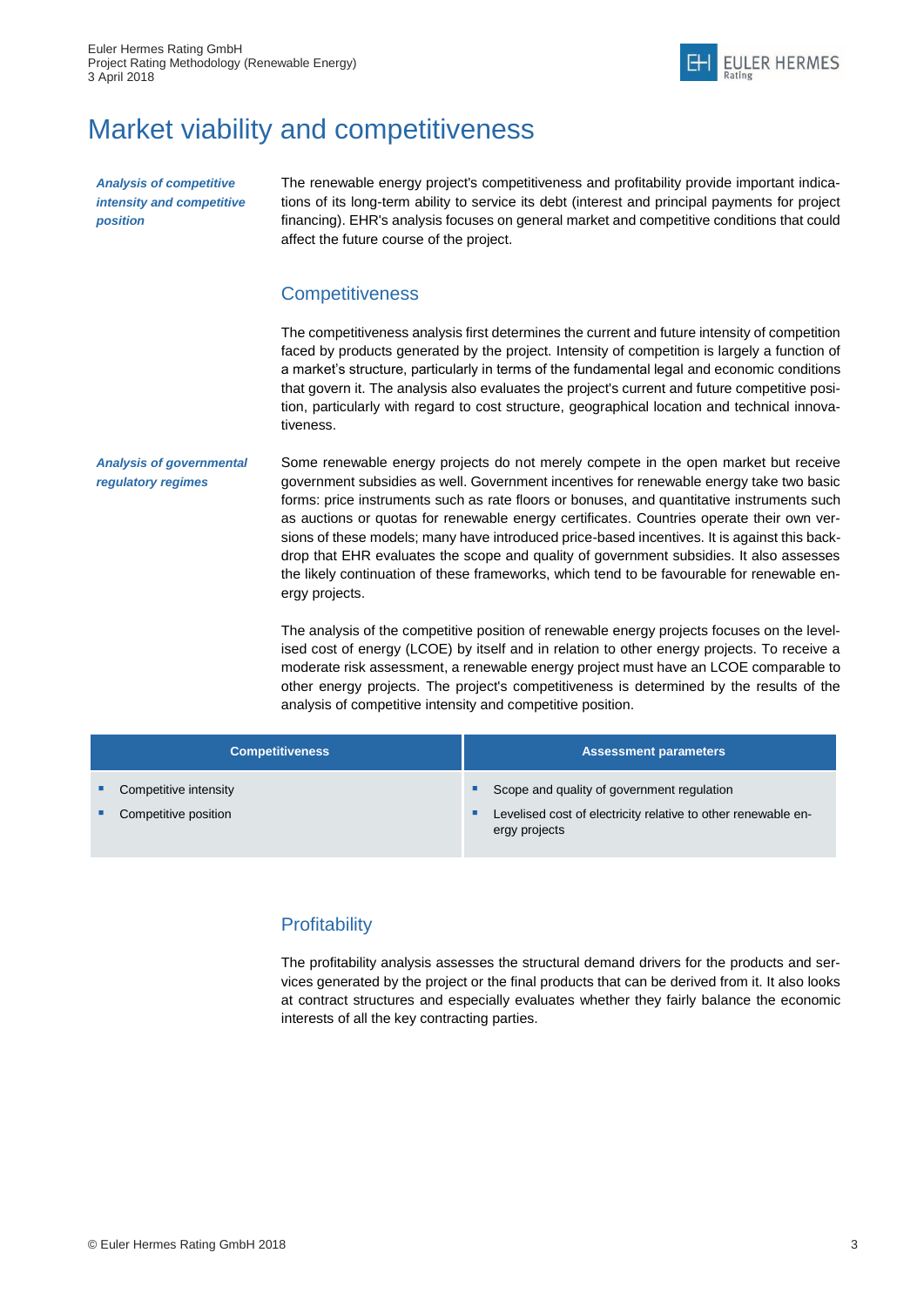

| <b>Profitability</b>                     | <b>Assessment parameters</b>                                                                                                                                                                                                                                                                                                                                                                                     |
|------------------------------------------|------------------------------------------------------------------------------------------------------------------------------------------------------------------------------------------------------------------------------------------------------------------------------------------------------------------------------------------------------------------------------------------------------------------|
| Structural demand<br>Contract structures | Is there structural demand for the products generated by<br>п<br>the project or the final products derived from them?<br>Are the contracts and / or regulatory regimes structured in<br>п<br>a reasonable manner, particularly with regard to balancing<br>the economic interests (prices, rights, obligations) of all the<br>key contracting parties? Stability and track record of gov-<br>ernment regulation? |

*Analysis of existing off-take agreements and regulatory regimes* These rating drivers play a particularly important role in projects with high price and demand risks. This does not mean, however, that analysts can ignore these aspects for a project that has fixed off-take agreements for its products. They should validate this kind of project's long-term competitiveness and profitability as well. It is EHR's opinion that the reliability of off-take agreements and regulatory regimes is primarily a function of profitability. The less profitable the project, the greater the likelihood that off-take agreements will be terminated or regulatory regimes will be modified.

Important factors in the profitability analysis include the current off-take agreements and regulatory regimes. Here, the focus lies on the levelised cost of energy relative to current market rates and regulatory conditions. A stable regulatory regime is necessary to achieve a moderate risk rating.

Contracts regarding the purchase of materials and supplies, operations and maintenance, hedging and other services should also be examined for their long-term competitiveness and profitability.

## <span id="page-5-0"></span>Technical risks

Technical risks can cause downtime or business interruptions at the cash generating unit (CGU) and thereby significantly weaken the individual project. This can lead to lost revenue, higher expenses, higher investment costs and/or contract penalties under off-take agreements, particularly if the project is not very diversified.

EHR generally evaluates technical configurations, components and processes as well as product manufacturer quality (e.g. experience and financial stability of wind turbine manufacturers). It generally consults external information such as technical opinions or collaborates with external service providers in the course of its evaluation. These outside sources enable EHR to identify projects that use sufficiently proven technologies (based on track records, failure statistics, etc.) and experienced operators. Assessments in this category benefit from product and performance guarantees, such as those extended by wind turbine manufacturers. When assessing photovoltaic projects, EHR focuses on factors such as photovoltaic modules and inverters since they can account for a large share of the project's costs and have a significant impact on energy yields.

*Analysis of technical risks*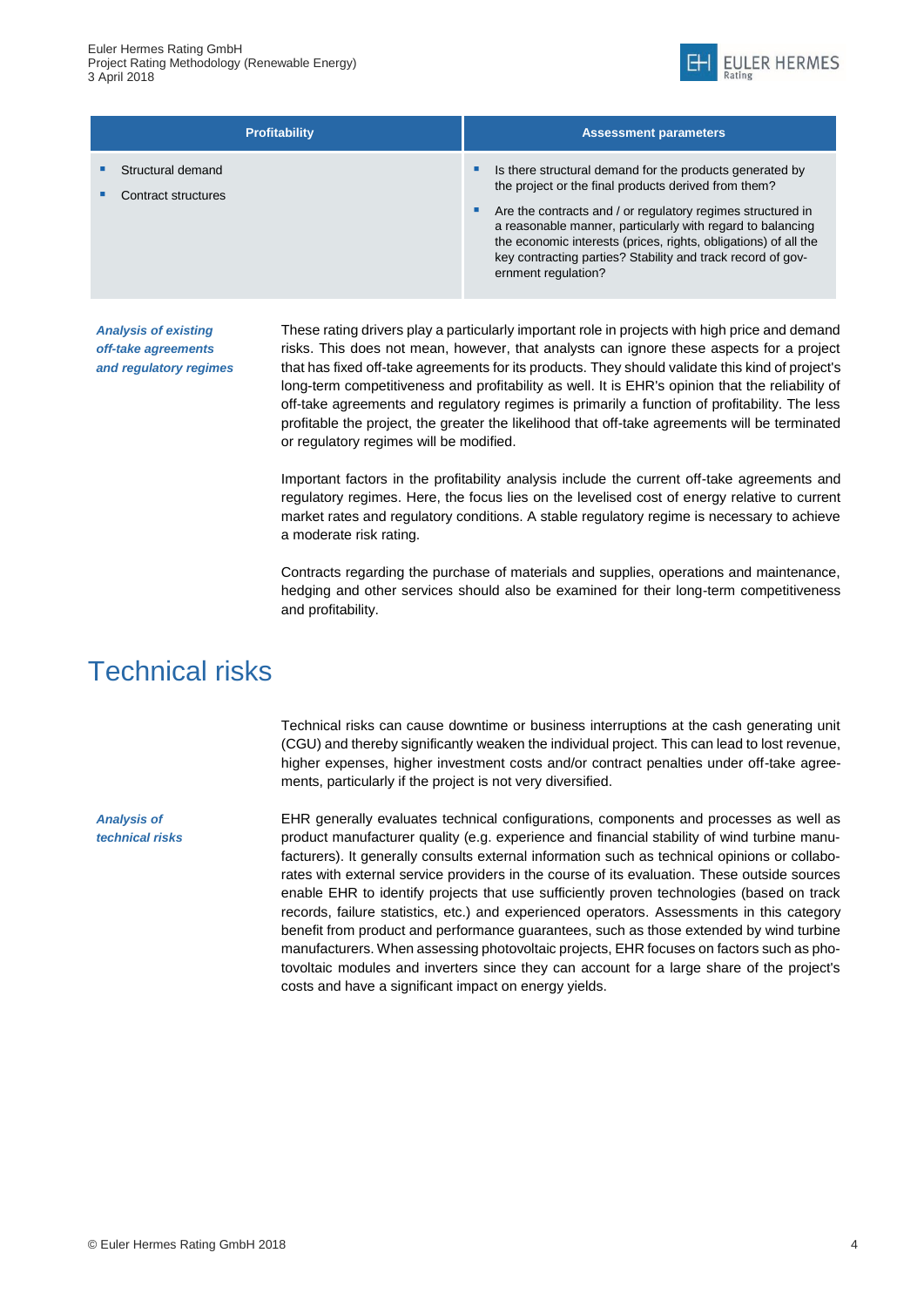

| <b>Technical risks</b>                                                                    | <b>Assessment parameters</b>                                                                                                                                               |
|-------------------------------------------------------------------------------------------|----------------------------------------------------------------------------------------------------------------------------------------------------------------------------|
| Standard technology<br>Product and performance guarantees<br>Product manufacturer quality | How good is the track record of the technology or installed<br>٠<br>components?<br>What guarantees do manufacturers give, and how extensive<br>٠<br>and reliable are they? |

 Experience and financial stability of the product manufacturers involved in the project

# <span id="page-6-0"></span>Operating and management risks

*Analysis of operating and management risks*

Operating and management risk refers to risks inherent in the generation process that could interrupt operations and result in lost output. Operating and management risks are often the result of design errors, incorrect operation, improper maintenance and servicing or the performance and supervision of operating processes. Operating and management risks can be reduced by employing a professional operation and maintenance contractor who can keep the project systems functioning and keep the project running continuously. EHR accounts for this fact by evaluating the quality of existing maintenance contracts and operator / operation and maintenance agreements. Full maintenance contracts, for example, may be viewed as a strength in this rating category, depending on the contract term.

EHR also generally assesses the project operators' experience and quality in order to identify possible risks to cash flow. In addition, EHR evaluates the financial stability of the project sponsors.

| <b>Operating and management risks</b>                            |   | <b>Assessment parameters</b>                                                                           |
|------------------------------------------------------------------|---|--------------------------------------------------------------------------------------------------------|
| Quality of project operators<br>Quality of maintenance contracts | п | How good is the project operators' experience and histori-<br>cal performance?                         |
| Quality of project sponsors                                      | п | How long do maintenance contracts run and what compo-<br>nents and services do they cover?             |
|                                                                  | п | How good is the project sponsor, particularly in terms of its<br>track record and financial stability? |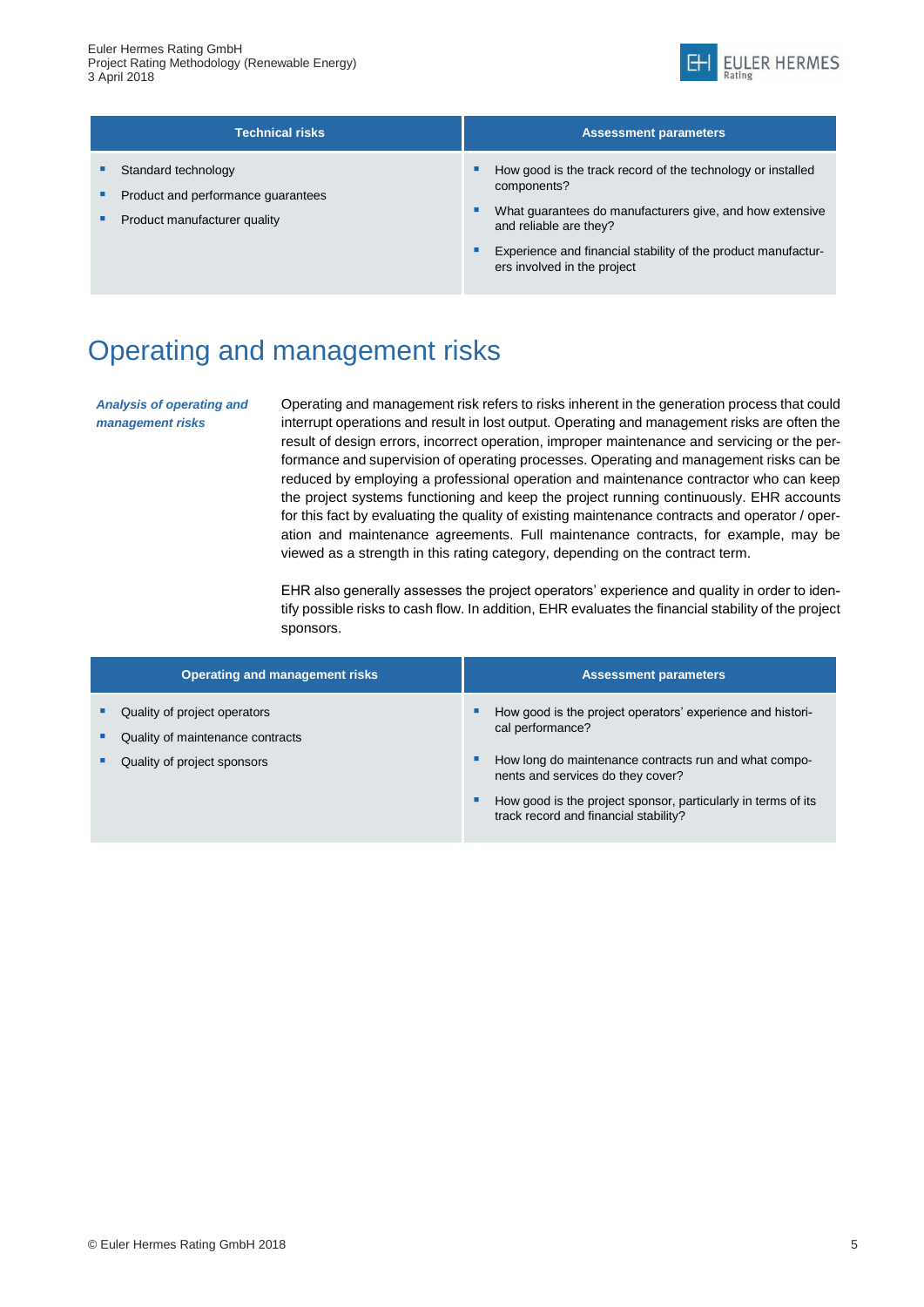# <span id="page-7-0"></span>**Weighting**

*Analyst-based weighting of the sub-factors*

To assess project risk, an EHR analyst assigns weights to four sub-factors: technical risks, cash flow predictability, operating and management risks, and market viability and competitiveness. The weighting reflects the analyst's assessment of which factors will have the biggest impact on the project's planned performance. Once these sub-factors have been weighted, project risk is assigned to one of five rating categories:



# <span id="page-7-1"></span>Financial risk

*Analysis of the financial model and historical data*

*Critical assessment of model parameters and stress scenario analysis of the financial model*

The financial analysis evaluates the financial model developed by the project sponsor for the entire project lifecycle (including construction period, operating period and removal period, if applicable). If a project history is available, it will be assessed largely on the basis of annual, quarterly or monthly reports. Financial flexibility is usually estimated by analysing future free cash flow and available liquidity (including reserve accounts for debt service and major maintenance).

Analysts check the financial model provided by the project sponsors for plausibility and analyse it with regard to debt service coverage and financing structure. Financial ratios are calculated based on this information and assessed using EHR's internal ratio system. In addition, the project sponsors provide detailed information on the financial model and underlying assumptions. All significant model parameters are closely scrutinised; the impact of various stress scenarios or simulations on debt service coverage is examined closely. During this process, analysts verify that the stress scenarios and probability distribution of simulated parameters meet EHR's minimum requirements for relevant financial ratios (P90 exceedance probabilities<sup>1</sup> for earnings forecasts, degradation assumptions for photovoltaic projects, assumed wind shadow effects in wind farms, market price forecasts, etc.).

## <span id="page-7-2"></span>Debt coverage

*DSCR requirements depend on project risk and cash reserves Cash reserves*

When assessing project cash flow, analysts consider its ability to cover debt service for all interest and principal payments. One key metric is the debt service coverage ratio (DSCR). The stability of this ratio and its minimum and average requirements can go up or down depending on project risk (cf. "Project risk"). Debt service coverage calculations do not consider cash from the debt service or major maintenance reserve accounts. These accounts must meet minimum requirements that are specific to each project (e.g. six months of debt service or six months of the maintenance budget). Arrangements that exceed or fall short of this standard may decrease or increase DSCR requirements.

Another key aspect of the financial analysis is an assessment of the financing structure. This assessment focuses on the ratio between debt and project sponsors' equity as well as planned amortisation structures. Project finance often relies on the cash flows generated by

 $\overline{a}$ 

<sup>1</sup> P90 means that the probability of meeting or exceeding the long-run forecast for average annual energy production is 90%.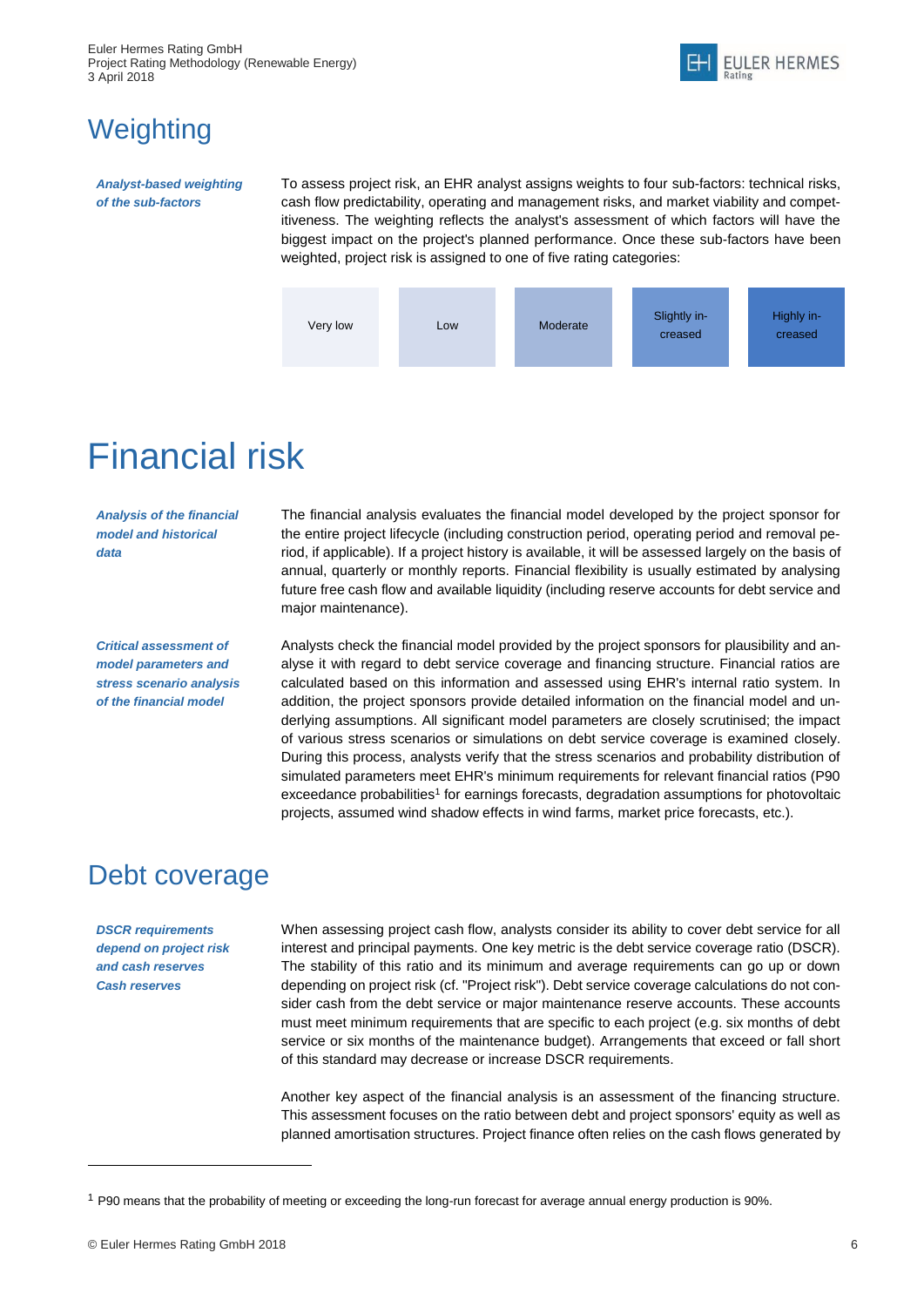

*Assessment of equity ratio, debt and amortisation structure Assessment of refinancing risk* temporary concessions, rights or licenses (e.g. project rights or regulated prices). Once these temporary rights expire (e.g. at the end of the price cap period), the assumptions underlying the model (e.g. maintenance services or market rates for energy) may no longer apply. Full amortisation of project finance between price reviews will result in lower DSCR requirements than partial repayment. With partially amortising projects, EHR also assesses the probability of successful refinancing. In this assessment, assumptions must be made about the project's net present value at the time of refinancing. Successful refinancing depends on factors such as market trends, technical innovativeness, hidden reserves, the amount of outstanding debt and the continued availability of project rights, concessions and licenses. EHR assesses the probability of successful refinancing using tools such as simulated cash flow models (Monte Carlo simulation) or investment multiples (e.g. EBITDA multiples).

Key financial ratios for assessing debt service coverage are:

| <b>Ratio</b>                       |   | <b>Parameter</b>                            |
|------------------------------------|---|---------------------------------------------|
| Debt service coverage ratio (DSCR) | ٠ | CFADS / (interest + principal)              |
| Cash flow coverage                 | ٠ | FFO / total debt                            |
| Loan life coverage ratio (LLCR)    | ٠ | NPV of future cash flows / outstanding debt |

# <span id="page-8-0"></span>Stress scenario analysis

*Critical examination of key model parameters and derivation of stress scenarios*

*and sustainability of debt service coverage*  An extensive analysis of the base scenario closely scrutinises all the main model parameters and examines the stress scenarios derived from these parameters to determine their impact on debt service coverage. These scenarios simulate variances in key income and expense categories. The variance analysis may simulate scenarios such as diverging price and quantity trends. In the renewable energy market, the analysis may involve Monte Carlo simulations of maintenance costs or energy production output.

The overall purpose of EHR's analysis is to measure and assess the sensitivity of project cash flows to various factors, particularly event risks, technical risks and operational risks (cf. "Project risk").

*Insights into the stability* EHR's assessment is generally based on conservative scenarios with correspondingly high exceedance probabilities (P75 or P90). The minimum required exceedance probability may vary depending on the calculated project risk, simulation parameters and project diversification. In extreme scenarios, debt service coverage is also calculated using P95 to P99 probabilities. Goal Seek analysis (e.g. DSCR=1.0) may be performed for selected variables as well. Scenario analysis findings provide valuable insights into the stability and sustainability of debt service coverage during the project period.

Possible stress scenario analysis tools are: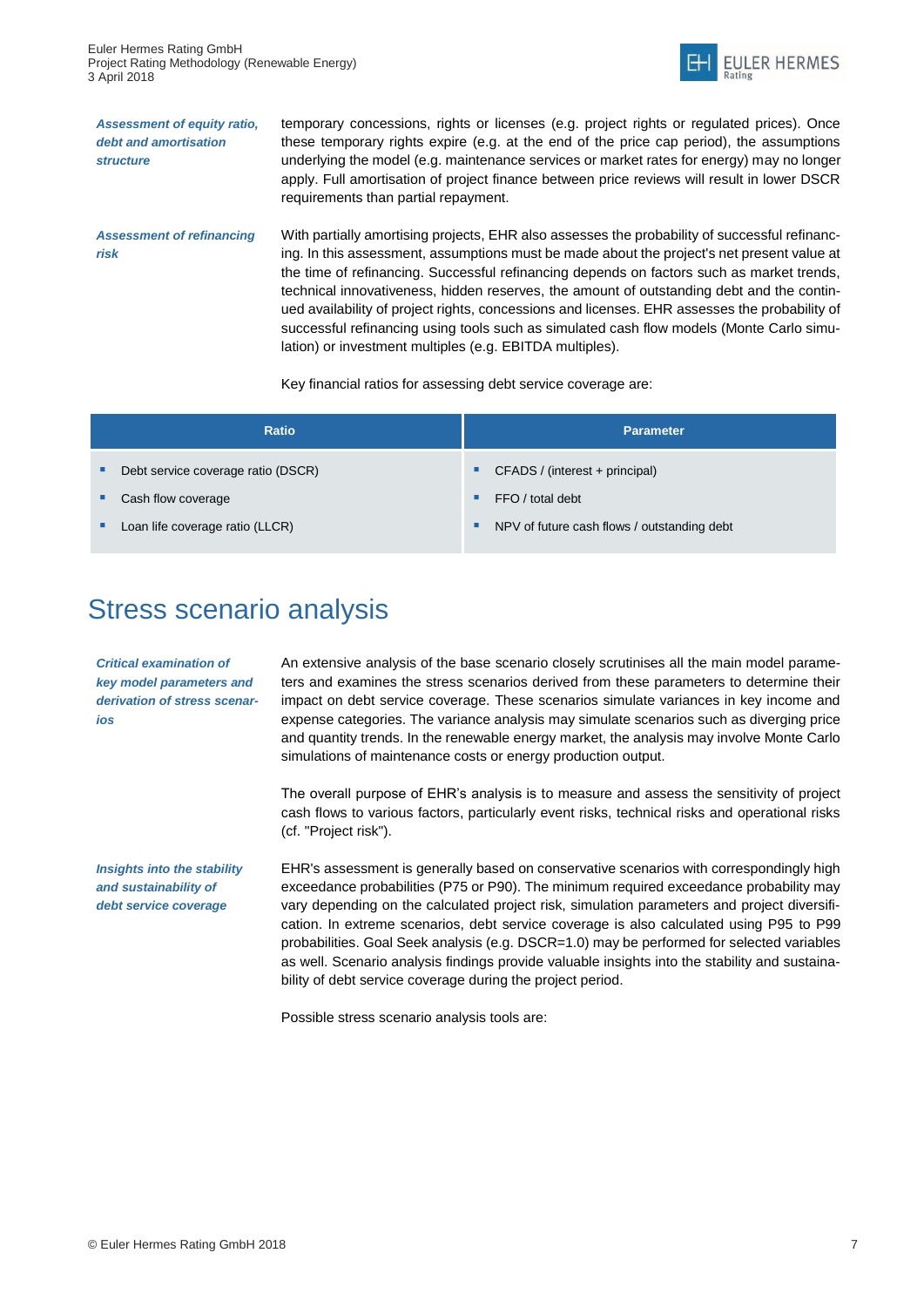#### **Tools**

- **Market price scenarios, inflation, interest rates (e.g. Pöyry/ISH/CERA scenarios)**
- Demand scenarios
- Probability distributions/Monte Carlo simulation
- Goal Seek analysis (e.g. DSCR=1.0)
- Event risks and likelihoods of occurrence (force majeure, etc.)
- Combination of various stress scenarios

The analysis of the future debt burden is based on the financial plan. It considers the impacts of implementing corporate actions and capital expenditures and changing financial ratios. These developments must be consistent with the strategic goals and conditions for execution.

## <span id="page-9-0"></span>**Weighting**

*Coverage ratios given the highest weighting*

Financial risk is assessed based largely on the findings from the scenario analysis. The impacts on coverage ratios are given the highest weighting. Financial risk is classified into one of six rating categories:



# <span id="page-9-1"></span>Anchor rating

## <span id="page-9-2"></span>Weighting the risk profiles

The estimated project and financial risk is used to calculate the project's anchor rating. The anchor rating combines the project and financial risk to form a (sub-)rating. It does not consider possible operational risks or external factors associated with public sector involvement or membership in a corporate group.

## <span id="page-9-3"></span>EHR rating matrix

*Asymmetrical weighting of project and financial risk*

The anchor project rating is a function of the categories previously assigned to the two risk profiles. The assigned financial risk category plays an outsize role in risk profile weighting. The weighting, in other words, is asymmetrical. If the project has an increased financial risk, the financial risk profile will tend to dominate the anchor project rating. If the financial risk is low, the project risk will gain significance. That means that a project must have a strong financial risk profile in order to obtain an investment grade anchor project rating. An increased financial risk, on the other hand, generally produces an anchor project rating that is below average or even considerably below average.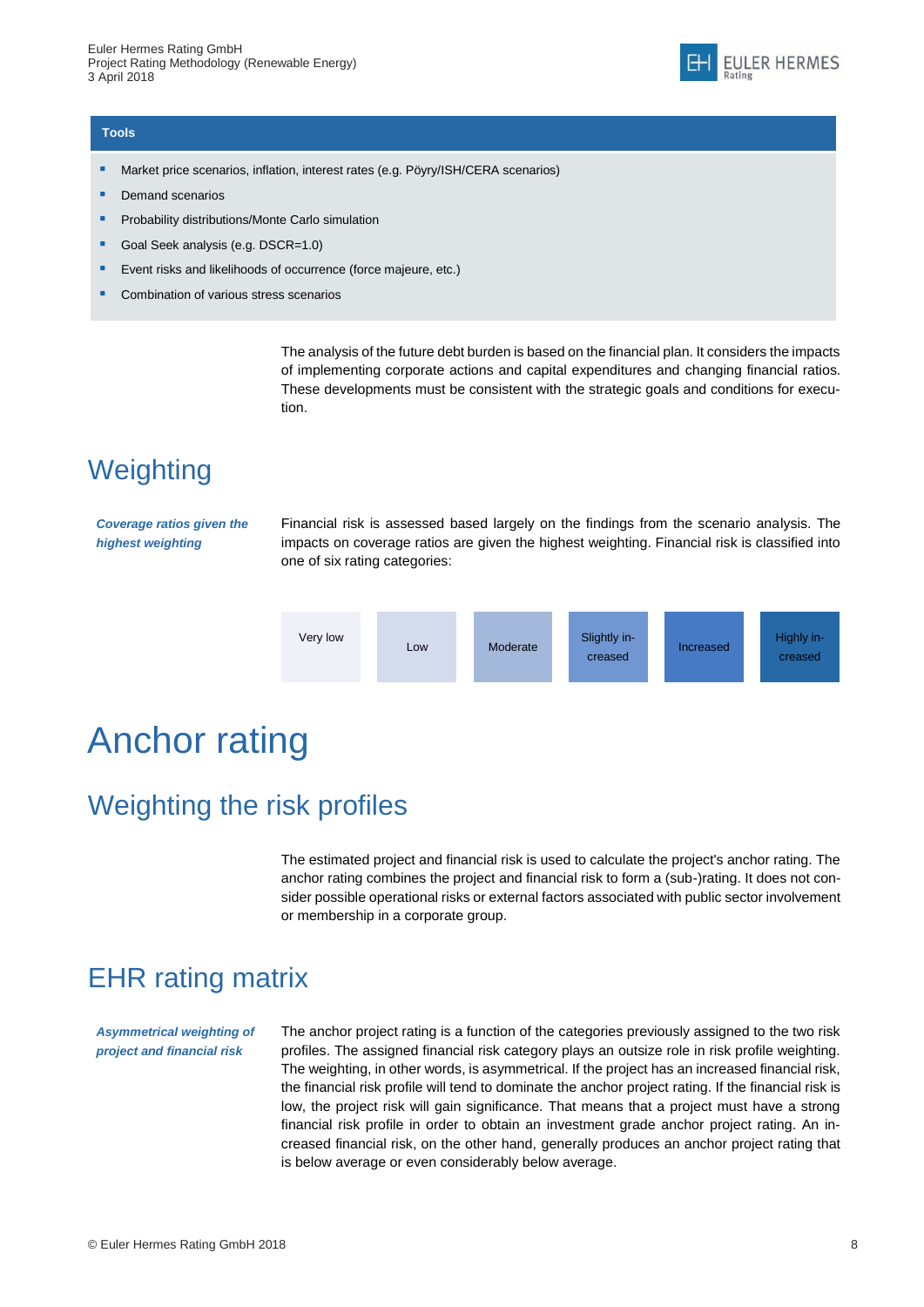

Project and financial risk profiles are weighted in the EHR rating matrix, which combines the two risk profile categories into a single anchor project rating: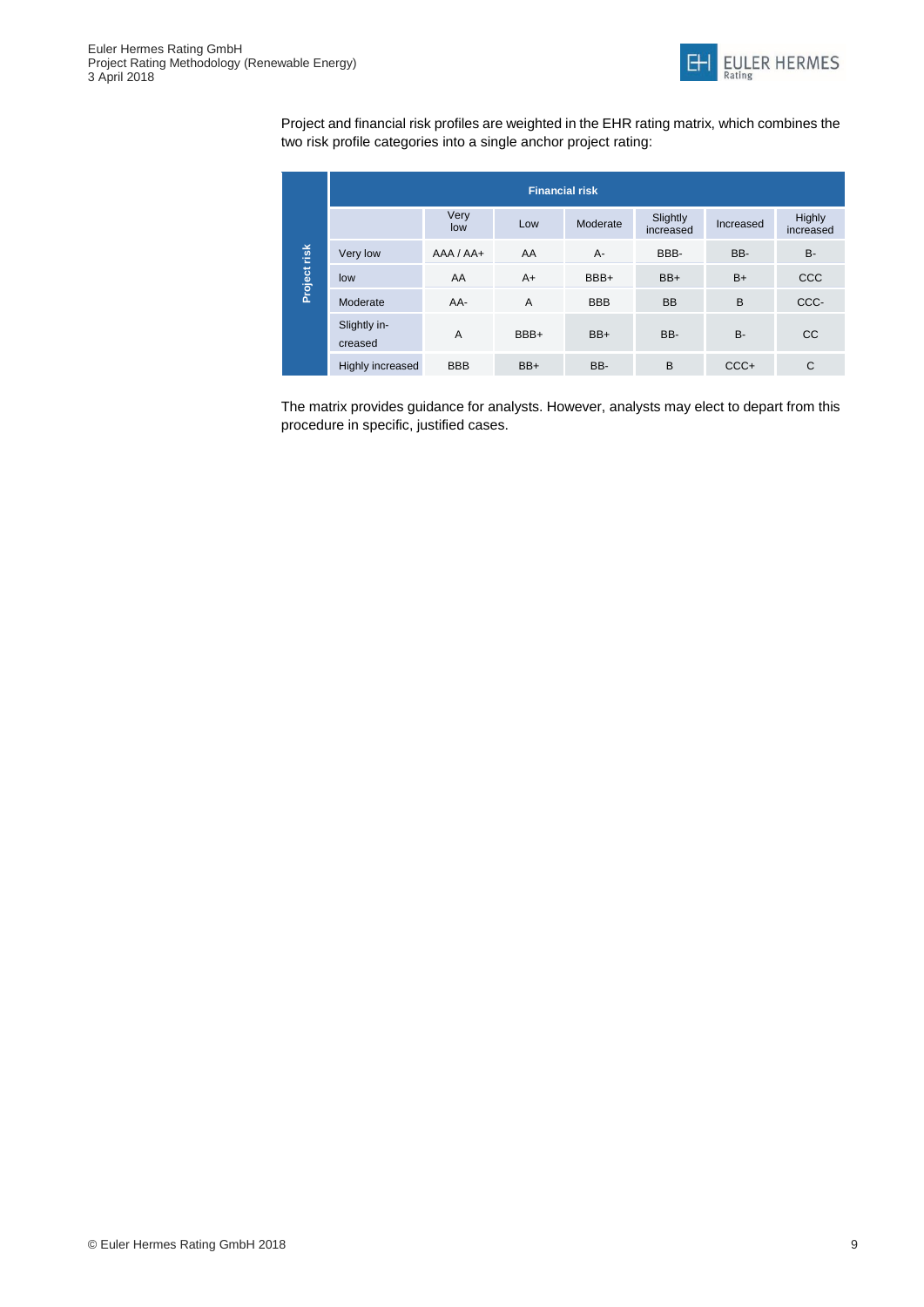# <span id="page-11-0"></span>Standalone rating

# <span id="page-11-1"></span>Operational risks

Operational risks are identified and assessed separately from project and financial risks. They primarily relate to project planning and construction risks as well as structures and processes that are specific to the project.



*Assessment of project planning, construction and marketing risks Assessment of management / governance Analysis of the organisation and the planning and management tools Analysis of the business processes*  The presence of typical project planning, construction and marketing risks often results in a negative modification of the anchor project rating. However, the modification may be reversed once the project has been completed on schedule and successfully started up. During the assessment, analysts pay close attention to measures taken to limit typical risks posed by construction cost overruns, delays, start-up problems and liquidity shortages during the construction period. The company's management is assessed based on factors such as external stakeholders' qualifications and dependence on specific individuals. If necessary, corporate governance policies are critically assessed as well, concentrating on interest, oversight and incentive structures and the ability of external stakeholders to obtain reliable information about the project's situation and progress. The analysis of the company's organisation focuses on transparency, efficiency, sustainability and manageability. Planning and management tools, for their part, are assessed for their ability – along with the risk management system – to give the project team a sound basis for making project management decisions. The business process analysis looks at the efficiency and flexibility of the project's value

<span id="page-11-2"></span>*Assessment of the legal risks*

creation processes. Next, counterparty risks for key service providers and other transaction risks are evaluated against the project's specific structure (based on legal and tax opinions, etc.). The assessment of legal risks mainly considers risks from ongoing litigation or legal disputes.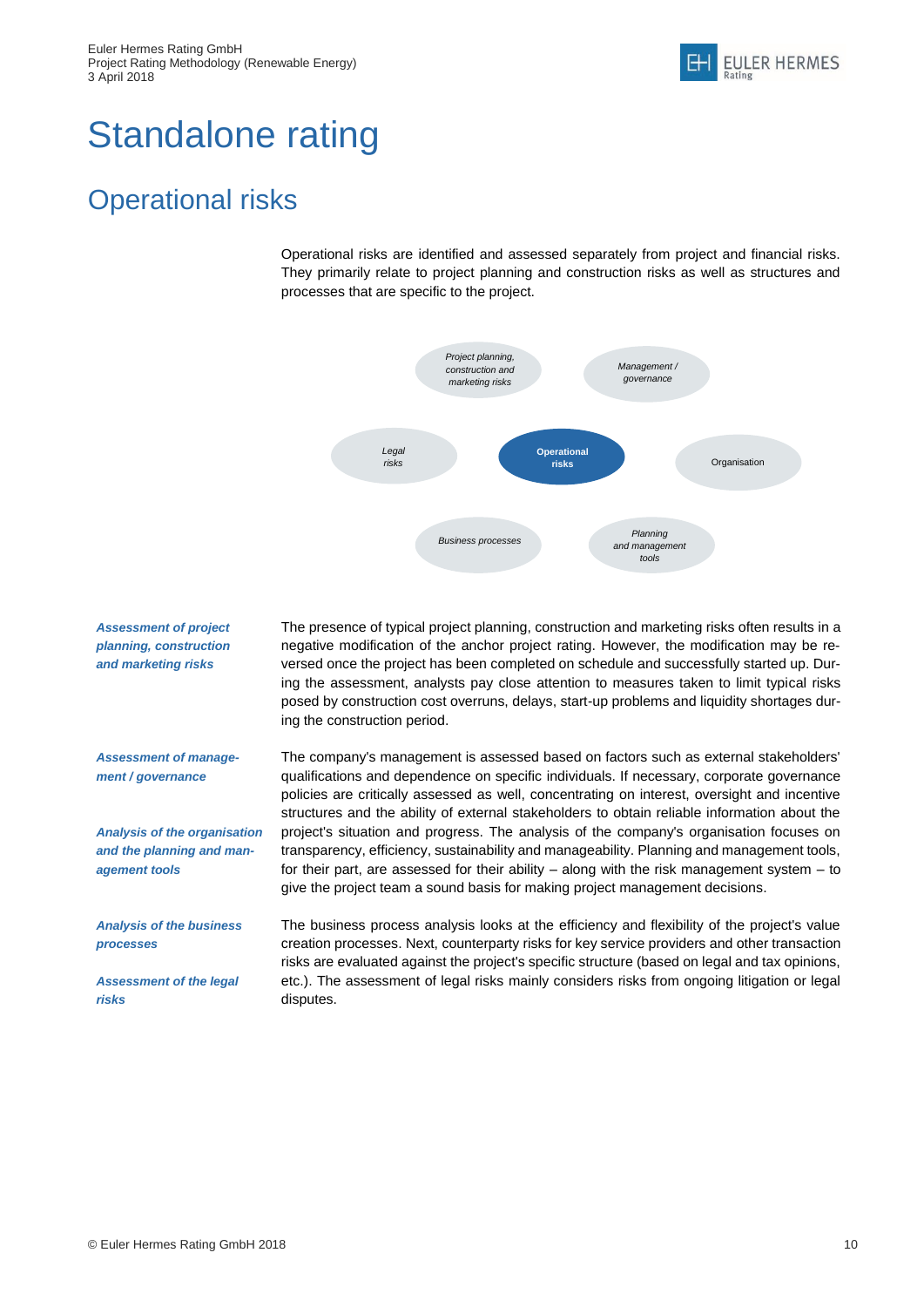

# Modification 1

*Standalone rating as a modification of the anchor rating*

Regarding the assessment of operational risks and the possible modification of the anchor project rating, EHR initially assumes that the project stakeholders have all their internal structures and processes under control. For that reason, potential modifications generally have a negative effect. The extent of the modification is determined by analysts on a caseby-case basis and can result in a significant (negative) adjustment to the rating. In specific, justified cases, the modification may also result in a slight improvement of the anchor project rating.

The result of Modification 1 is the standalone project rating, which provides an opinion about the project's independent rating.

# <span id="page-12-0"></span>Project rating

# <span id="page-12-1"></span>Public sector

*Public sector involvement* The creditworthiness of the project being rated may be affected by public sector involvement.

> If public sector entities hold qualified voting or control rights or make up the majority of the project's sponsors, analysts will conduct a review to determine whether the facts justify a rating modification. A distinction is made between direct / de jure control and indirect / de facto influence due to the project's significance. If de facto influence is found to exist, various criteria are evaluated to determine the probability and possibility of the public sector intervening temporarily if necessary.

# <span id="page-12-2"></span>Modification 2

*Project rating as the result of modifying the standalone rating*

The standalone project rating is modified after possible external factors associated with public sector involvement have been evaluated. The modification can be positive or negative depending on the specific facts of the situation, including the public sector rating. The extent of Modification 2 is generally determined by analysts on a case-by-case basis.

The result of Modification 2 is the project rating, which provides an opinion about the creditworthiness of the project and/or the special purpose vehicle for the project.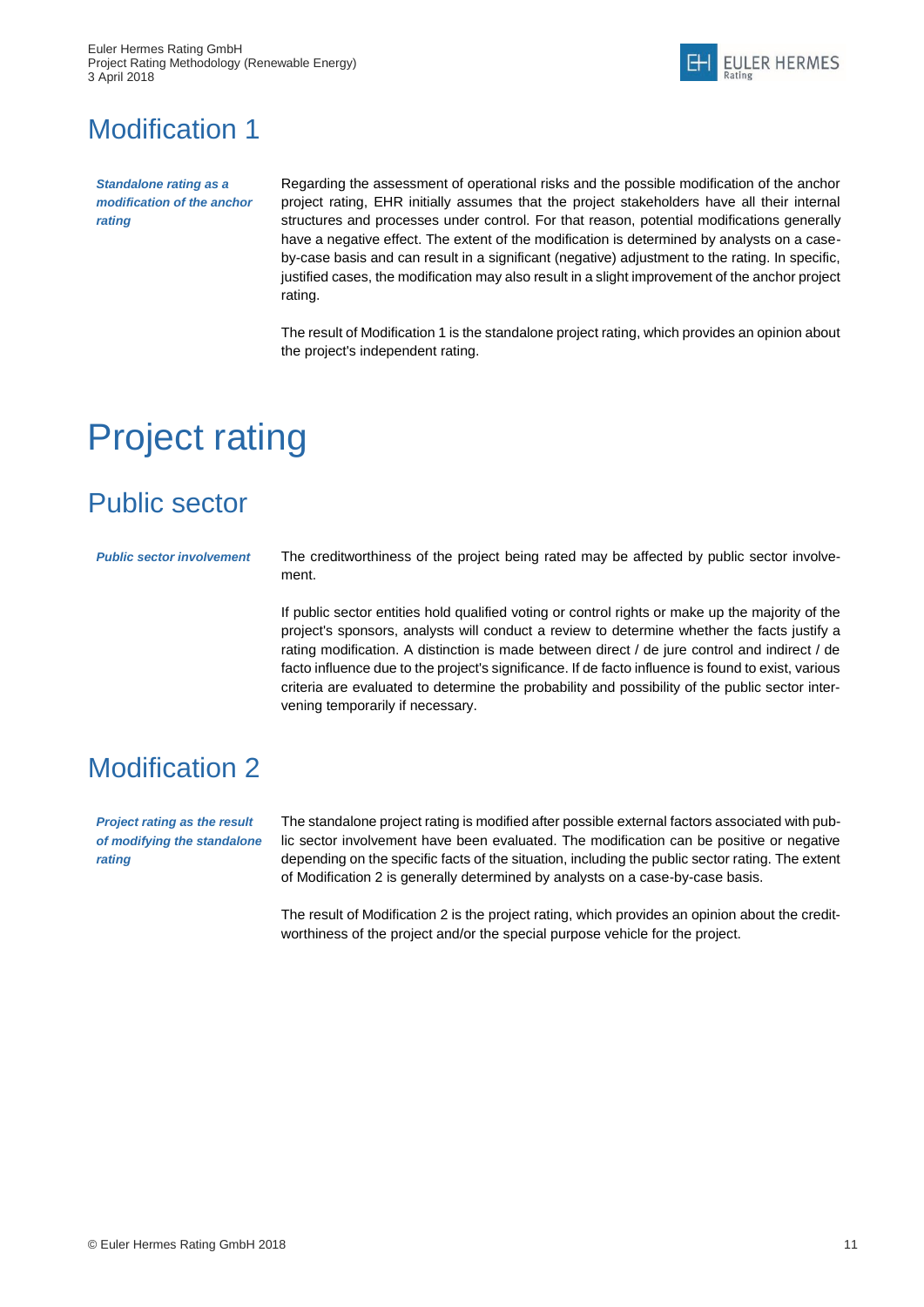

## Appendix 1: Derivation of project rating (renewable energy)

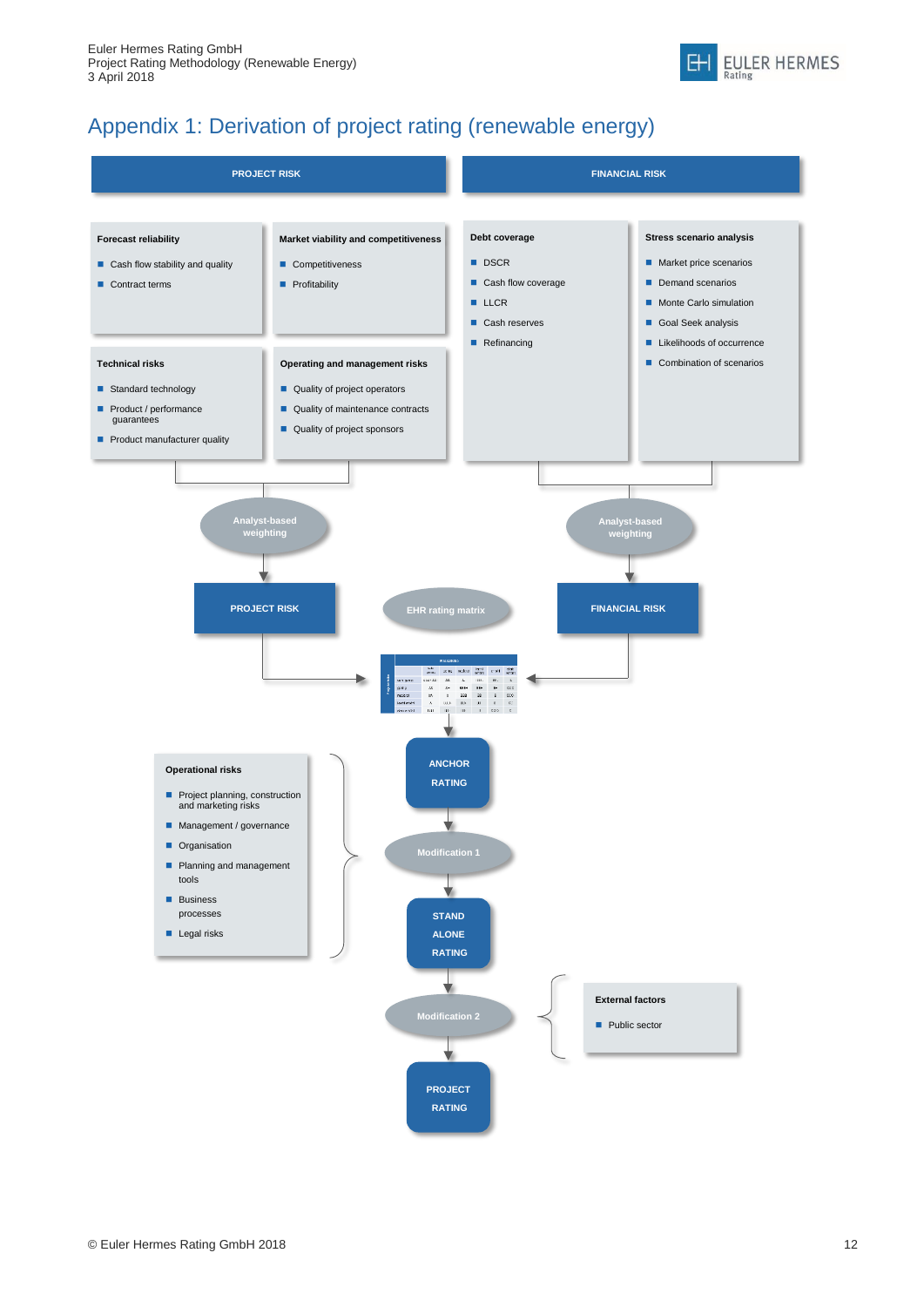## Appendix 2: Definition of financial ratios

#### **Debt service coverage ratio (DSCR)**

| <b>DSCR</b>                                                                                                                |
|----------------------------------------------------------------------------------------------------------------------------|
| <b>Numerator</b>                                                                                                           |
| Cash flow available for debt service (CFADS): cash flow from current project activities - significant maintenance expenses |
| Denominator                                                                                                                |
| Debt service: interest and principal payments                                                                              |
|                                                                                                                            |

#### **Annual debt service coverage ratio (ADSCR)**

| <b>ADSCR</b>                                                                                                                                         |
|------------------------------------------------------------------------------------------------------------------------------------------------------|
| <b>Numerator</b>                                                                                                                                     |
| Annual cash flow available for debt service (ADSCR):<br>cash flow from current project activities (p. a.) - significant maintenance expenses (p. a.) |
| <b>Denominator</b>                                                                                                                                   |
| Debt service (p. a.)                                                                                                                                 |

#### **Loan life coverage ratio (LLCR)**

| <b>LLCR</b>                                                      |
|------------------------------------------------------------------|
| <b>Numerator</b>                                                 |
| Net present value of future cash flow available for debt service |
| <b>Denominator</b>                                               |
| Outstanding debt                                                 |

| FFO / total debt                                       |
|--------------------------------------------------------|
| <b>Numerator</b>                                       |
| Funds from operations (FFO): CFADS - interest expenses |
| <b>Denominator</b>                                     |
| Outstanding debt + leasing liabilities                 |

EULER HERMES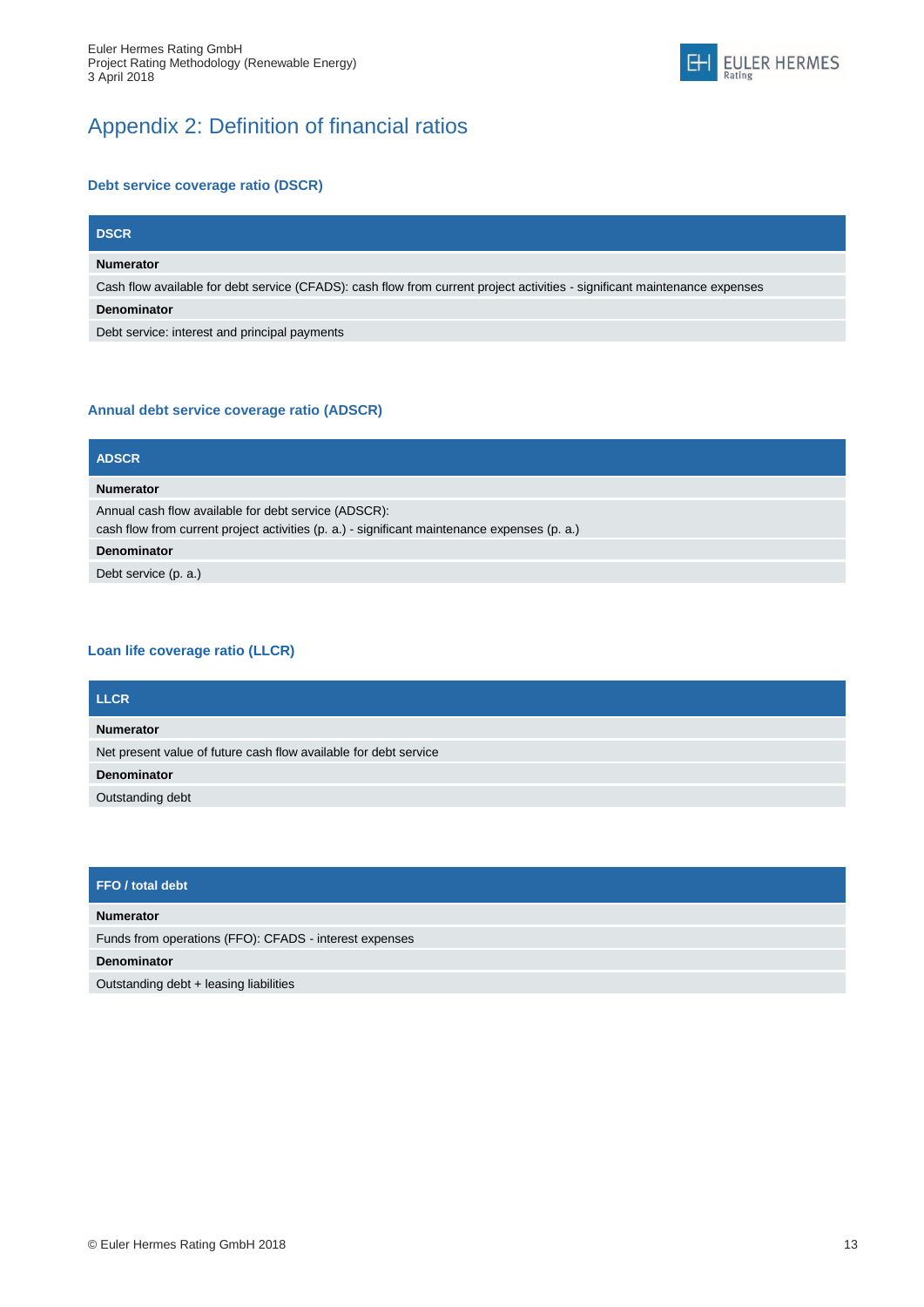

### **Contact:**

Matthias Peetz Senior Rating Analyst E-mail: [matthias.peetz@eulerhermes-rating.com](mailto:sascha.heller@eulerhermes-rating.com)

### **Euler Hermes Rating GmbH**

Stadthausbrücke 5 20355 Hamburg Tel.: +49 (0) 40/60 77 812-00 Fax: +49 (0) 40/60 77 812-49 E-mail: info@eulerhermes-rating.com